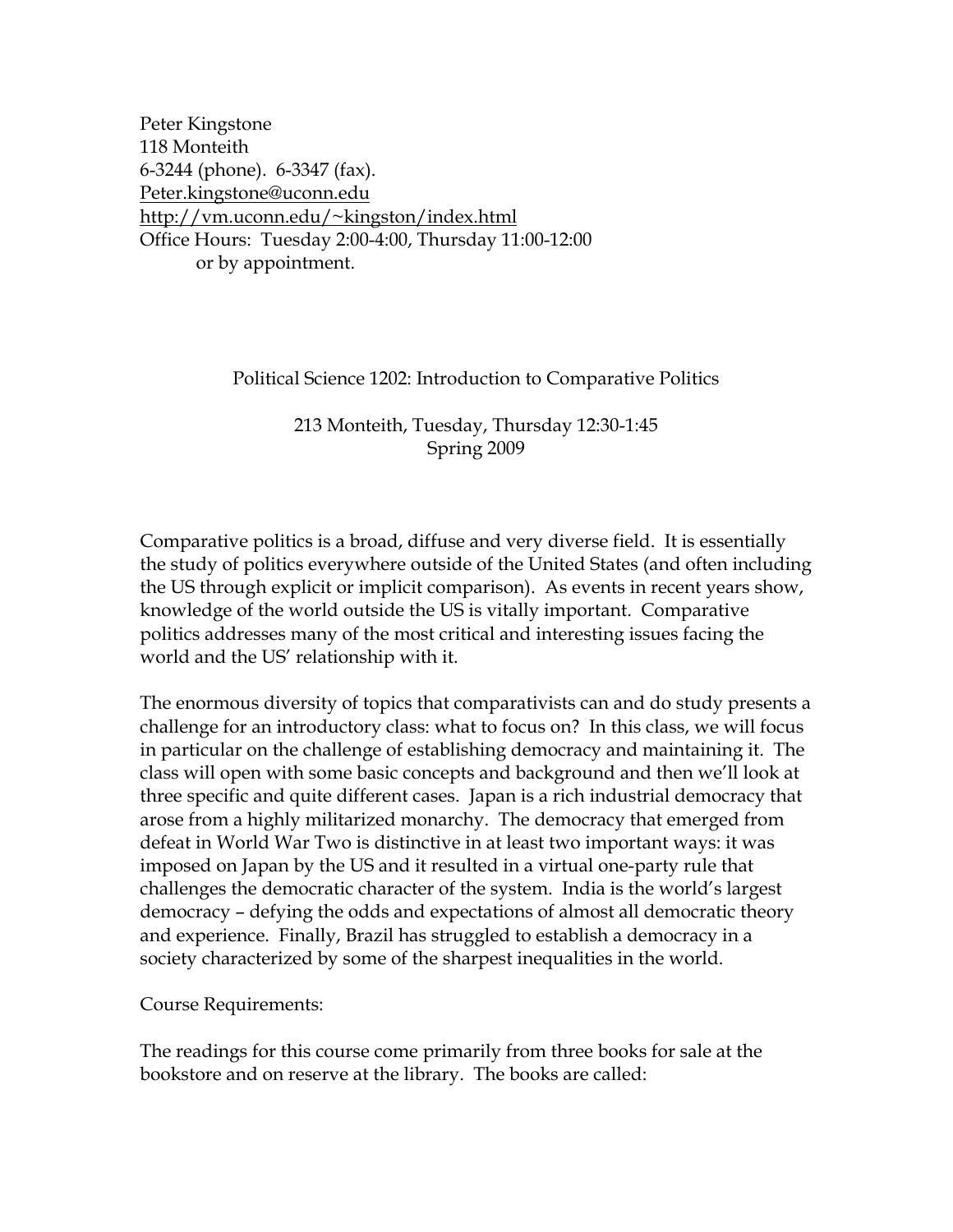*In Spite of the Gods: The Rise of Modern India*, by Edward Luce *Shadow Shoguns: The Rise and Fall of Japan's Postwar Political Machine*, by Jacob Schlesinger *Democratic Brazil Revisited*, edited by Peter Kingstone and Timothy Power (won't

be out until October).

A small number of additional readings will be available through the course VISTA site.

There are two midterms exams in the course: **Tuesday March 3rd**, and **Tuesday April 7th**. In addition, there will be four short, in-class writing assignments: **Thursday February 19th, Thursday March 19th**, **Thursday April 16th** and **Thursday April 23rd.** Finally, there will be a take-home final exam due on the day of the scheduled final for this class. The four writing assignments are worth 15% of your grade. The two exams are worth 25% of your grade each. The take home final is worth 35% of your grade.

Mid-term exams are a mix of short answer and short essays based on the readings, class lectures, and films.

The syllabus will be posted on VISTA as well as any exam information and any other important announcements. The most effective way to contact me is by email.

## **Section 1: Introduction and Basic Concepts**

| Readings: | Heilbroner, R. L. and Milberg, W. (2001). The emergence of<br>market society. In The making of economic society (pp. 36-58).<br>Upper Saddle River, NJ: Prentice Hall Books.                                                                       |
|-----------|----------------------------------------------------------------------------------------------------------------------------------------------------------------------------------------------------------------------------------------------------|
|           | Schmitter, P. C. & Karl, T. (1991). What democracy is  and<br>is not. Journal of Democracy, 2(3), 75-88.                                                                                                                                           |
|           | Ishay, M. R. (2004). Human rights and the enlightenment:<br>The development of a liberal and secular perspective on<br>human rights. In The history of human rights from ancient times<br>to the globalization era (pp. 63-98; 107-116). Berkeley: |

January 20: Course Introduction

January 22: Classifying the World's Countries: Regimes, Economies, Institutions

University of California Press.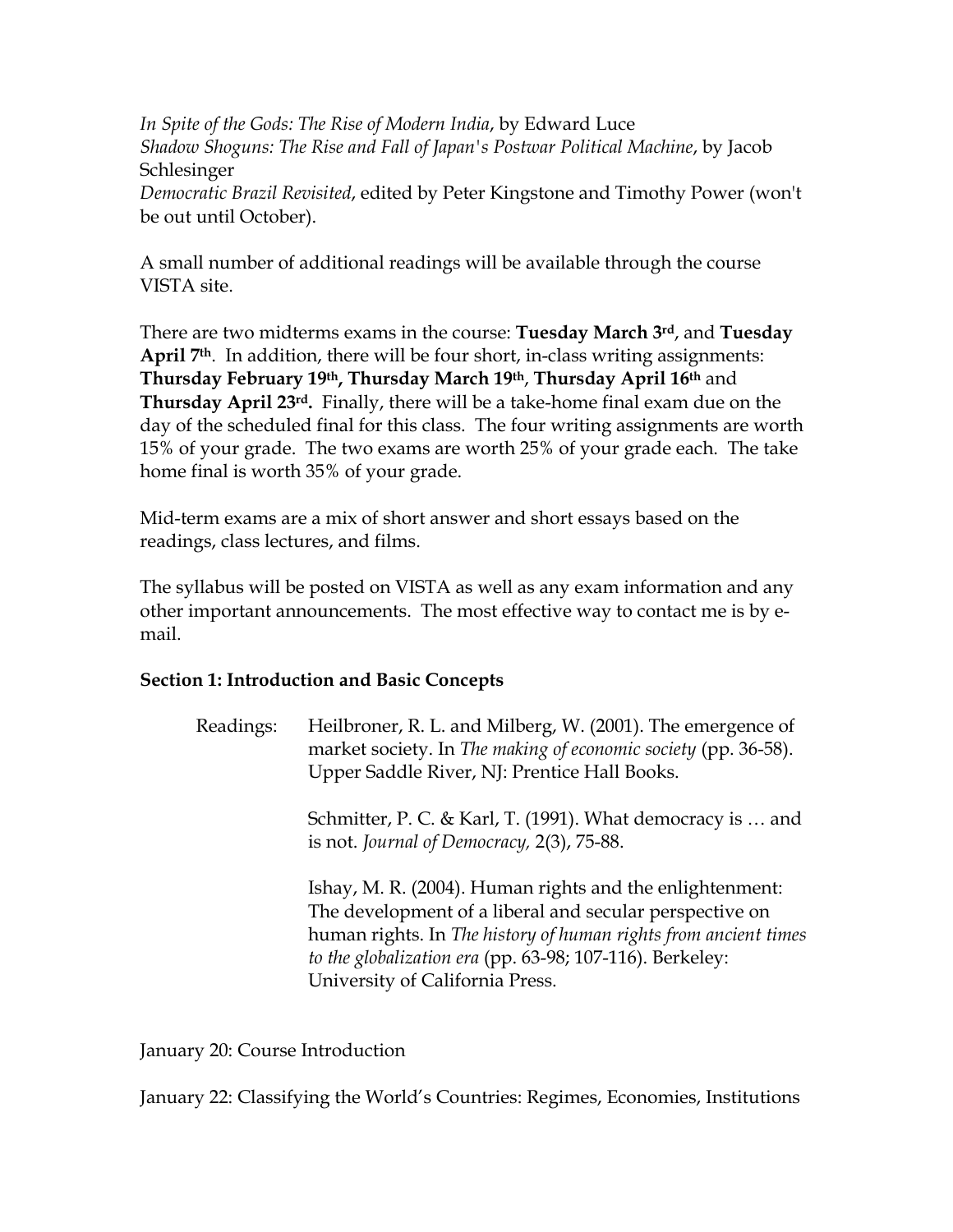January 27: The Origins of Markets and Democracy.

January 29: The Origins of Markets and Democracy, continued.

February 3: The Origins of Markets and Democracy, continued.

## **Section 2: A Tale of Two Brazils**

Readings on Brazil: *Democratic Brazil Revisited*, edited by Peter Kingstone and Tim Power, chs.

February 5: Overview of Brazilian Politics

February 10: Review of Brazilian History

February 12: Brazilian Political Economy

February 17: *Cidade de Deus* (movie)

February 19: *Cidade de Deus* (movie)

*In class writing assignment based on movie.* 

February 24: Democratic Institutions

February 26: Contemporary Political Issues

March 3: **Mid-Term Exam One**

**Section Three: India's Surprising Success**

Readings on India: *In Spite of the Gods: The Making of Modern India,*  Edward Luce.

March 5: Overview of Indian Politics

March 17: *Earth* (movie)

March 19: *Earth* (movie)

*In class writing assignment based on movie.*